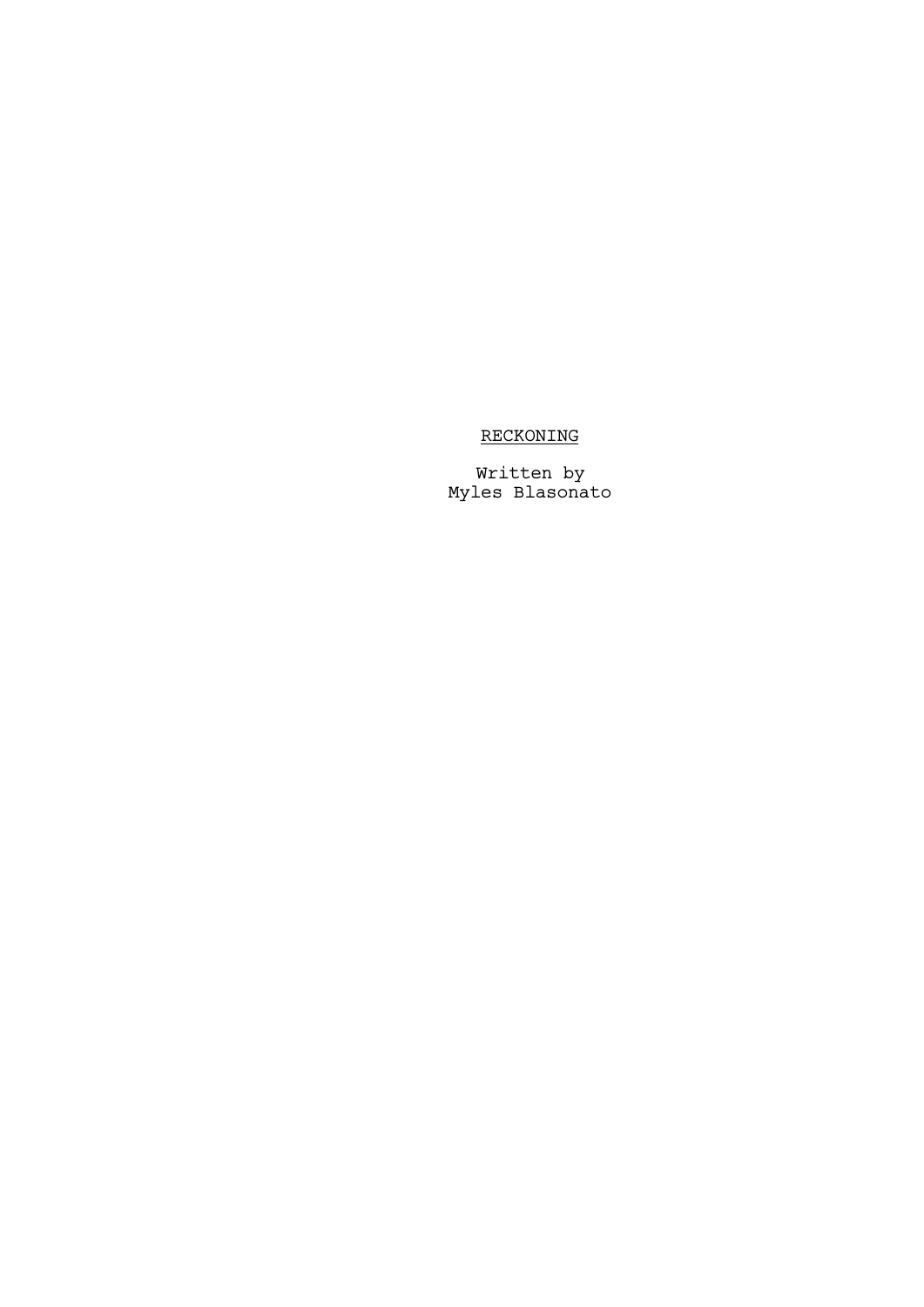INT. SPACESHIP - CAPTAIN'S QUARTERS Through a web camera. The Liberate spaceship is sleek, white and retro. JESUS MORALEZ, 31, wearing a uniform with "NASA's" logo. He's sitting at a desk, filming: JESUS Mission control. Captain Jesus Moralez of The Liberate, reporting. (beat) Missile production has reached eighty percent. Estimated time for launch is seventy two hours. Carla's status report suggests the meteor is travelling at a hundred and sixty miles per hour. Estimated time of impact is ninety six hours. Food rations and fuel are hovering around sixty percent and sixty five percent, respectively. (beat) I'll check in at the same time tomorrow... This is Captain Jesus Moralez of The Liberate, signing off. The web camera turns off. INT. SPACESHIP - MESS HALL Through a digital camera. ON CAM:

 $20/12/25 - 14:00$ 

The crew members are eating dinner.

CARLA RODRIGUEZ, 28, is disgusted with her food.

CARLA I'm so sick of the same bullshit, processed, packaged shit. Tastes like ass.

STEVE AMELL, 31, is the ship's engineer.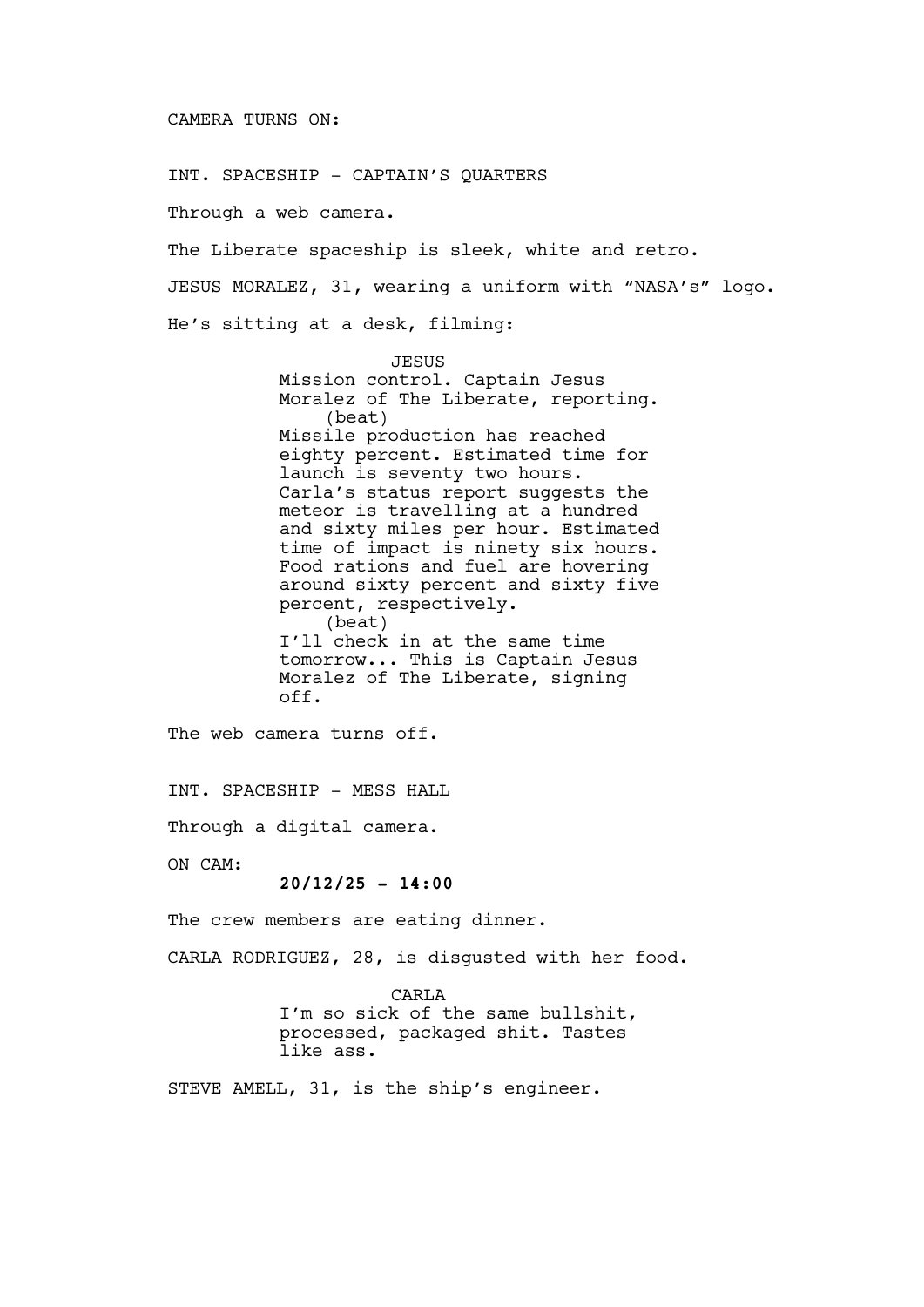He's scoffing down his food.

STEVE (sarcastic) I didn't know you ate ass, Carla.

HANK GRIMES, 27, laughs. His rifle leaning on the table.

**CARLA** How about, fuck you, Steve? Fucking engineers will eat anything.

STEVE (creeping) I'll definitely eat anything you're offering.

LAURA PICARD, 26, also laughs. Her pistol is on the table.

CARLA How about my fist?! Fucking engineers.

MARIO BRASI, 45, enters holding a dish of food, wearing a chef's hat.

> MARIO Ah, dio santo! Carla, do you always have to complain about my food?

CARLA Maybe if you made some real food I wouldn't have to, Mario.

JIMMY, 29, the person holding the digital camera and filming, pops his head into the shot:

> JIMMY I can't believe I got all of that!

Jimmy laughs.

Carla grabs her cup of the table:

CARLA (throws cup at Jimmy) Fucking camera man!

Jesus laughs.

The camera shakes and turns off.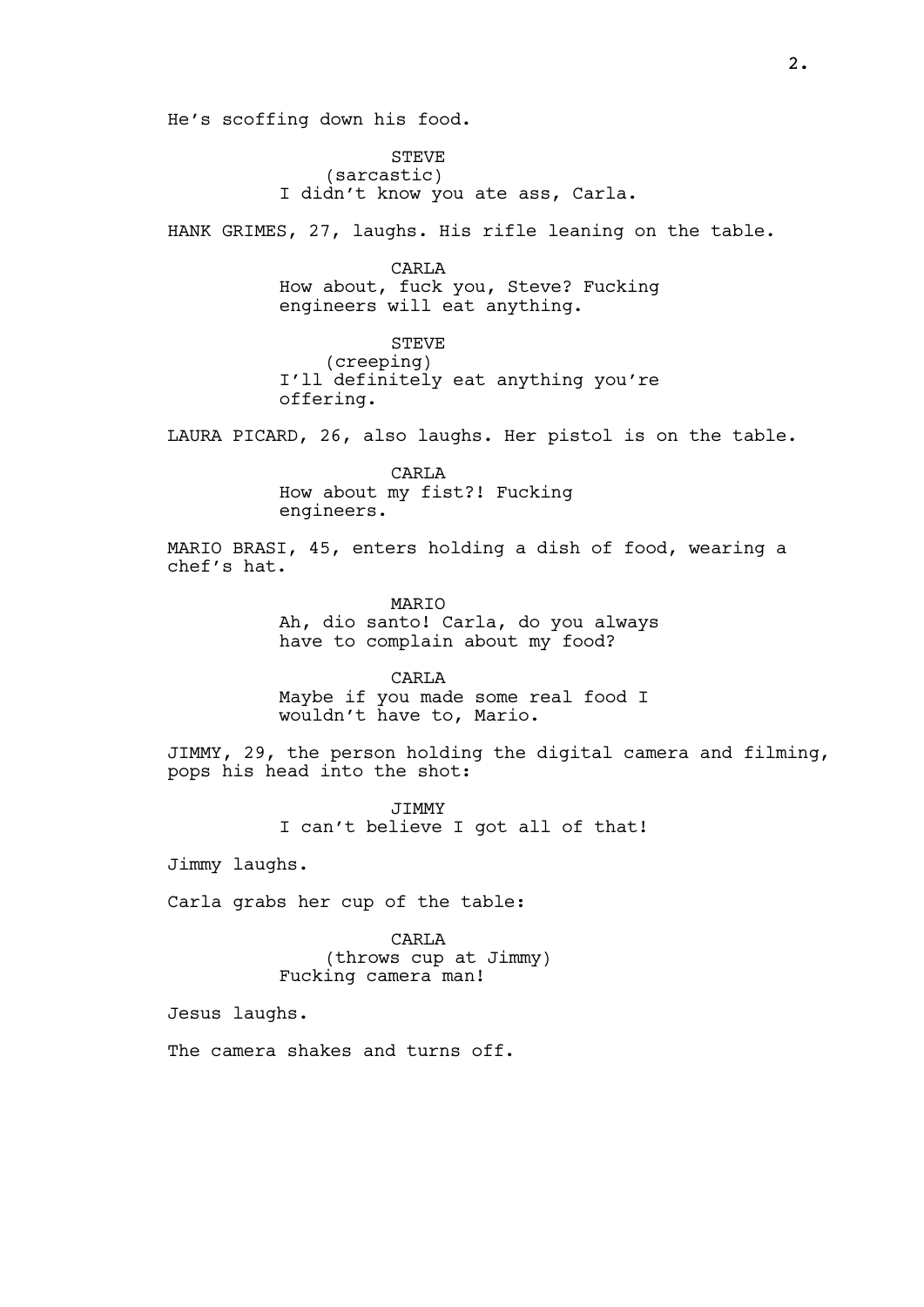INT. SPACESHIP - SLEEPING CABIN

The digital camera turns on.

ON CAM:

 $20/12/25 - 23:00$ 

JIMMY Guys! The whole ship just went into meltdown for a few minutes. There was a loud bang and the alert systems went off.

Jimmy looks worried.

JIMMY (CONT'D) Carla and Steve are looking into it. I'll keep you updated.

The digital camera turns off.

INT. SPACESHIP - LAB

Through a web camera.

The Liberate's lab is filled with large computers, terminals and high tech equipment.

Carla's sitting at a desk with a coffee:

CARLA This is Carla Rodriguez of The Liberate. It is December twenty, midnight. (beat) There seems to have been a breach in the engine room. Steve's soldered the puncture with scrap metal which should, hopefully, hold. He was quite shocked at how large the hole was. (beat) The interesting thing is that I found traces of blood near the breach... and when I ran a scan, the DNA couldn't be identified.

Carla takes a sip of coffee.

BANG!

Carla slams her coffee down on the table.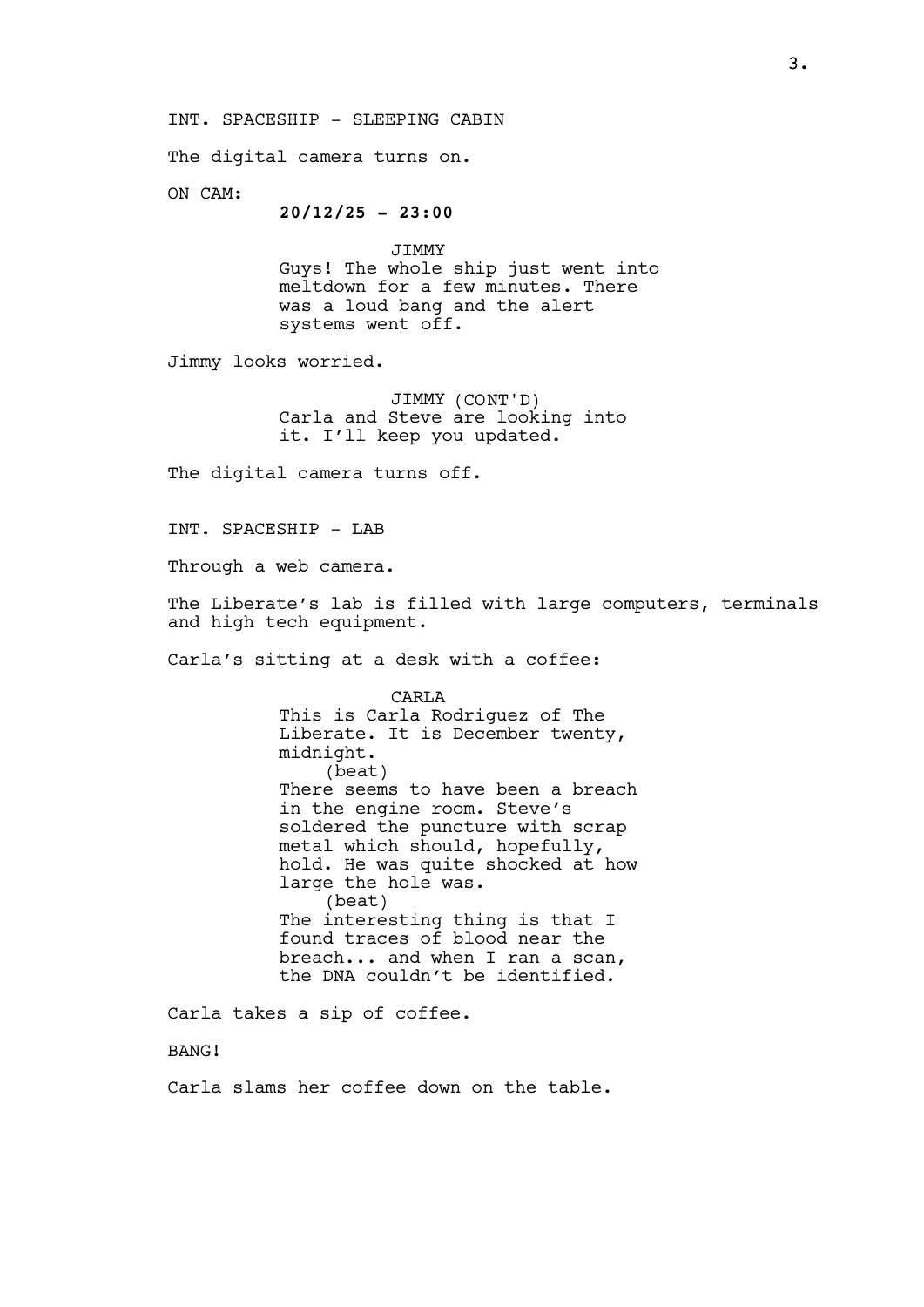The digital camera turns off. INT. SPACESHIP - SLEEPING CABIN The digital camera turns on. ON CAM:  $21/12/25 - 8:00$ JIMMY We, all, just got woken up. Laura Picard, one of the mercenaries hired for this mission, was attacked by... Something. Jimmy looks worried. JIMMY (CONT'D) Carla is treating her but it doesn't look good... You should of seen the scratches. Huge. (beat) What the hell is going? Loud female SCREAM. Jimmy looks to his right. He turns the digital camera turns off. INT. SPACESHIP - LAB The digital camera turns on. ON CAM:  $21/12/25 - 9:00$ Carla, Jesus and Hank attempt to restrain Laura. Laura is violently screaming. **CARLA** Jesus...! J-Jesus... I thought you were stronger then that! HANK Hold on partner - we got you! JESUS What the hell's going on Carla?! What happening to her?! Jesus and Hank pin Laura down.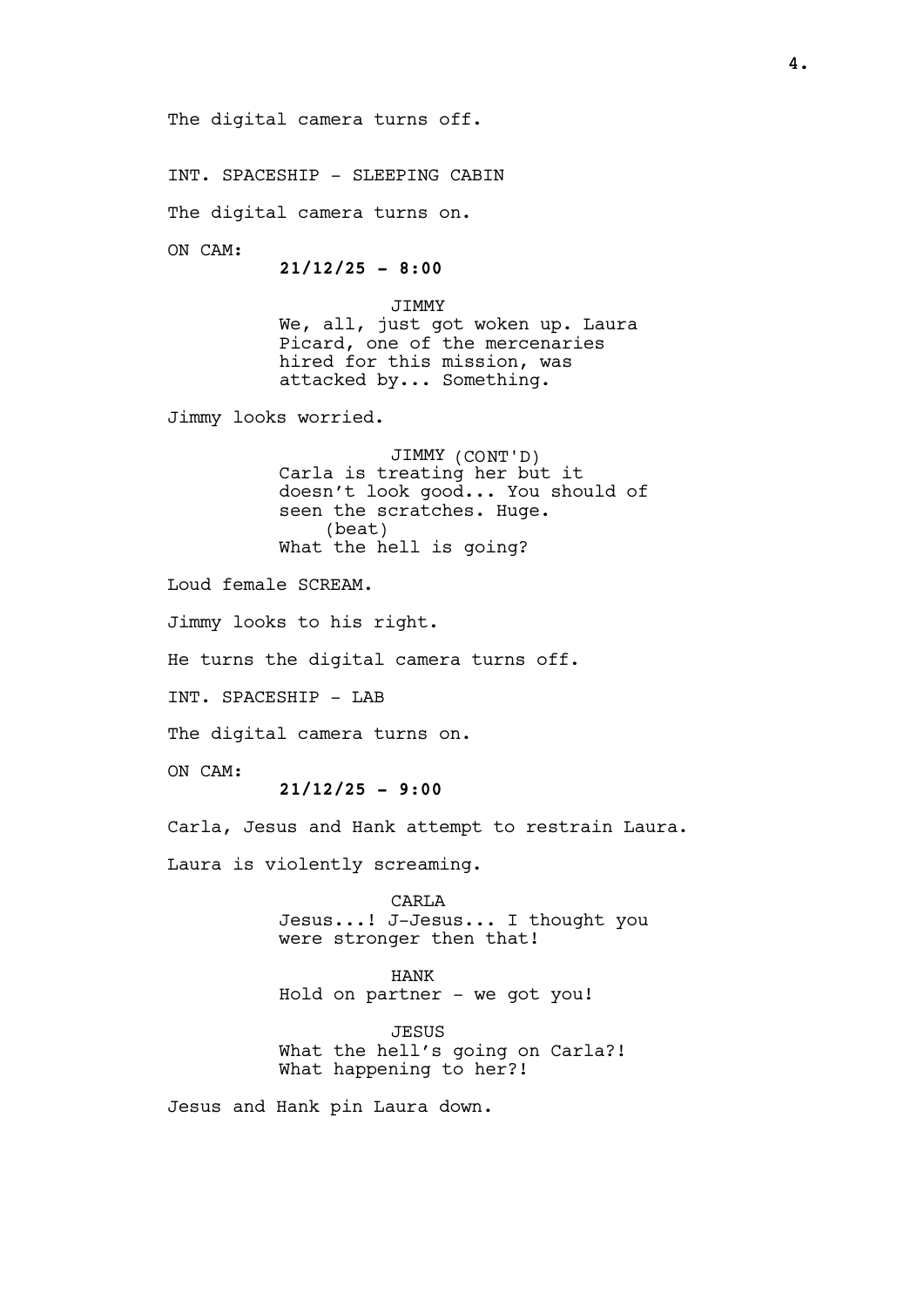Carla grabs a syringe off the table and jabs Laura in the arm with it.

Jesus, Hank and Carla catch their breath.

CARLA

The scratches... They started turning black. I thought it might be an infection. So I injected her with some antibodies...

HANK

Then what?!

CARLA Her body began rejecting it right away. You know the rest.

JESUS What's wrong with her?

HANK What fucking thing could've done this?!

CARLA I don't know--

BANG!

The digital camera shakes.

The ventilation pipe on the roof BURSTS.

JESUS

Dammit.

Hank looks at Jesus and Carla.

He unsheathes his rifle and walks toward the pipe.

The smoke from the pipe obstructs Hank's vision of the damage.

> HANK (to Jesus) I can't see shit!

Jesus looks at Jimmy/Camera:

JESUS Radio Steve, tell him to bring his ass in--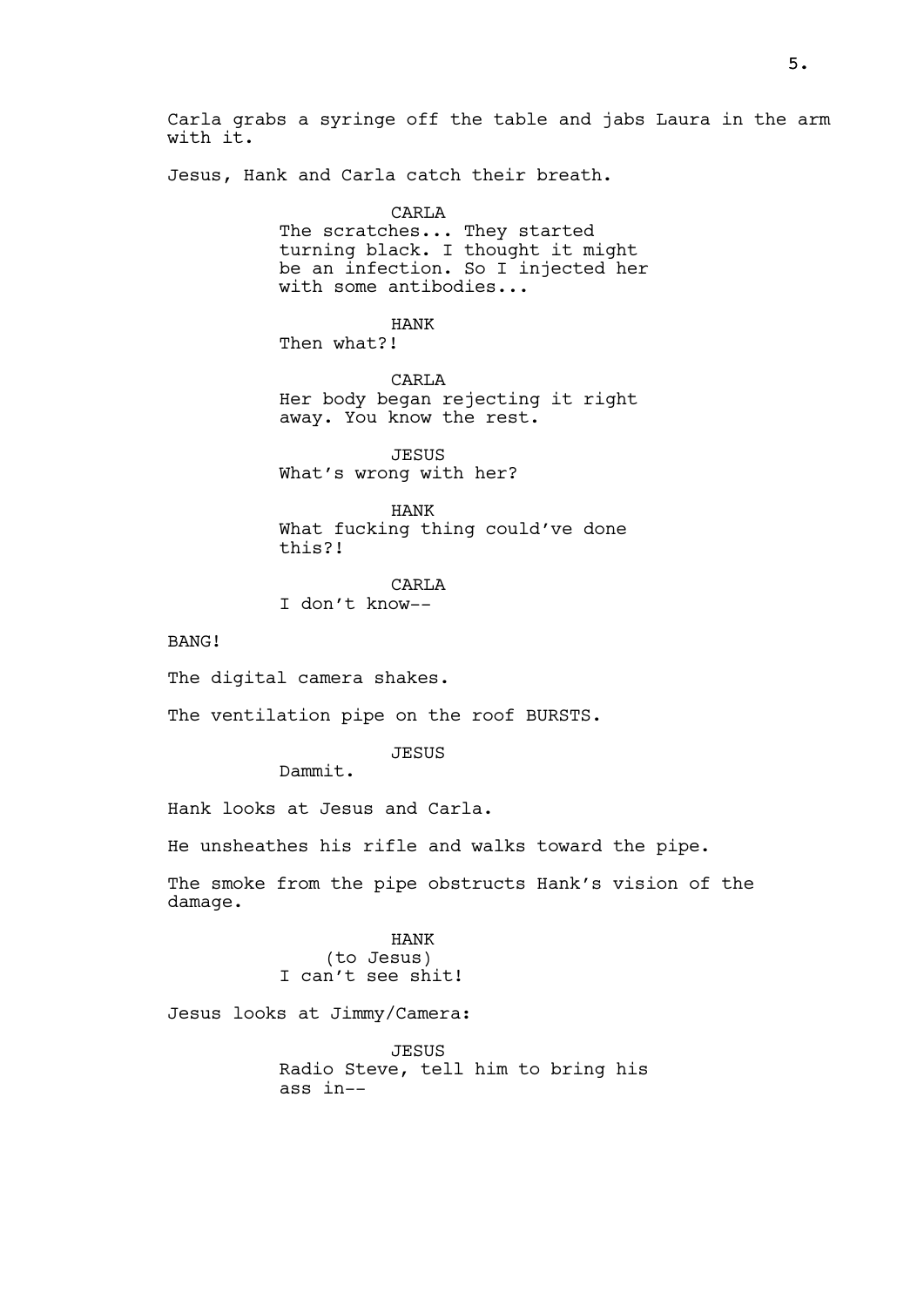CRASH!

An alien creature, that somewhat resembles a werewolf crossed with a bull, dives through the roof.

The lights turn off.

Hank FIRES his rifle.

The creature lands on top of Hank and rips his head off.

Jesus open's FIRE.

JESUS (CONT'D) (doesn't look at Carla) Get her out of here, Carla!

Jesus looks at Jimmy/Camera.

JESUS (CONT'D)

GET OUT!

The digital camera turns off.

INT. SPACESHIP - CAPTAIN'S QUARTERS

Through a web camera.

Jesus is sitting at his desk, filming:

JESUS (worried) Mission control. This is captain Jesus Moralez, reporting. (beat) We've been attacked by an... unidentifiable creature... I'm attempting to neutralize the situation. (beat) Missile production has reached ninety percent. Estimated time of launch is twenty two hours. (beat) Carla's been busy, she'll submit her meteor analysis this afternoon. (beat) Resources are at fifty percent and sixty percent, respectively. (beat) This is Captain Jesus Moralez of The Liberate, signing off.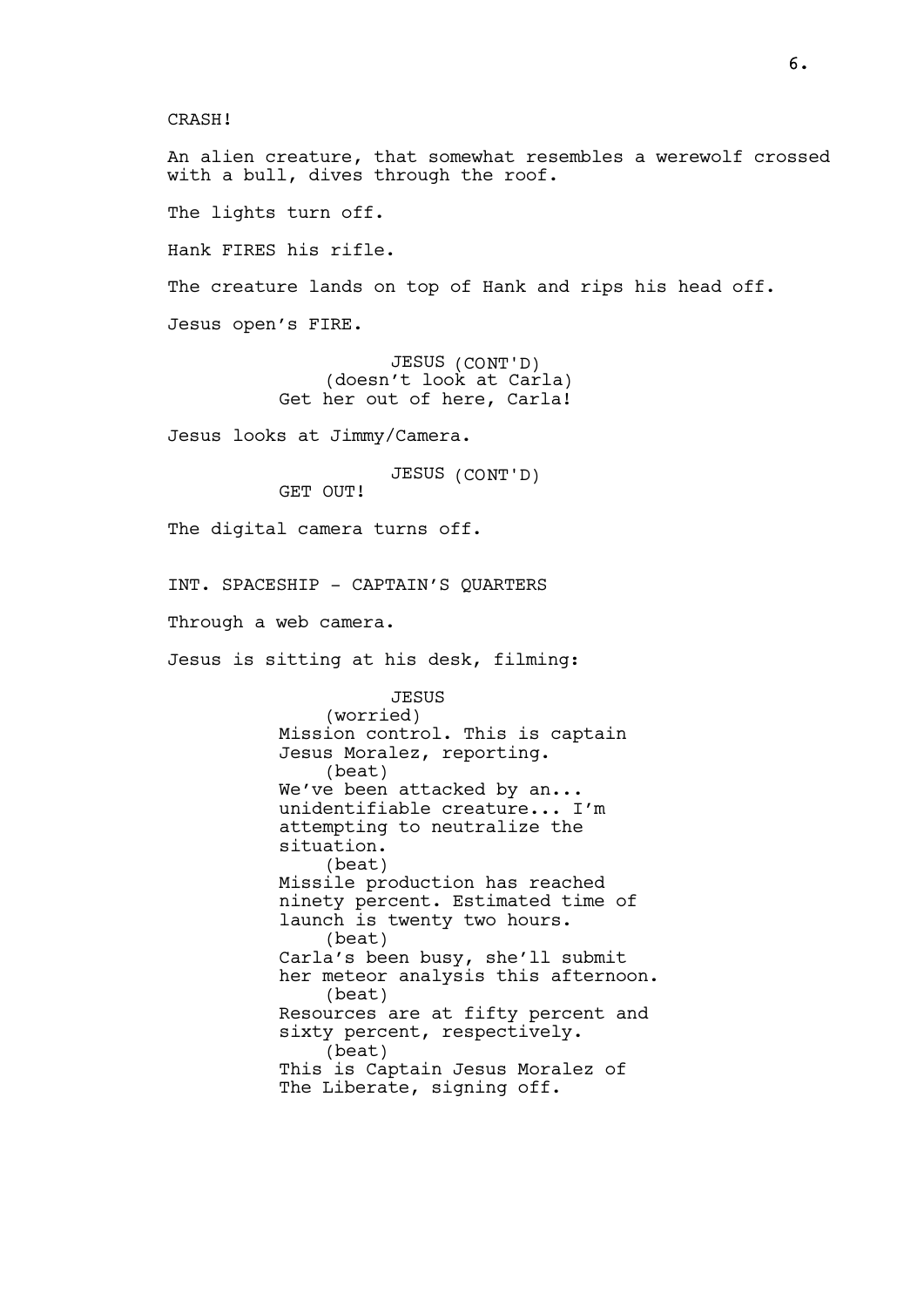The web camera turns off.

INT. SPACESHIP - MESS HALL

Through a digital camera.

ON CAM:

 $21/12/25 - 17:00$ 

The crew members are eating dinner.

Steve takes a swig of his whisky bottle.

STEVE

What the hell are we gonna do?

CARLA

I'm analysing the blood sample we found at the breach point. I'll have something later on tonight. Hopefully, it'll shed some light on the creature.

JESUS

Until then we're on high alert and lock down.

MARIO We just wait?! I'm just the cook. I can't fight a damn Alien!

CARLA We don't know what it is, Mario.

MARIO You've got to be stupid to think otherwise.

JESUS Enough! We don't know what we're dealing with, yet. Carla is going as fast as she can.

Carla sighs.

Carla's phone BEEPS.

CARLA The meteor analysis is done. I'll download the report.

JESUS Let's hear some good news--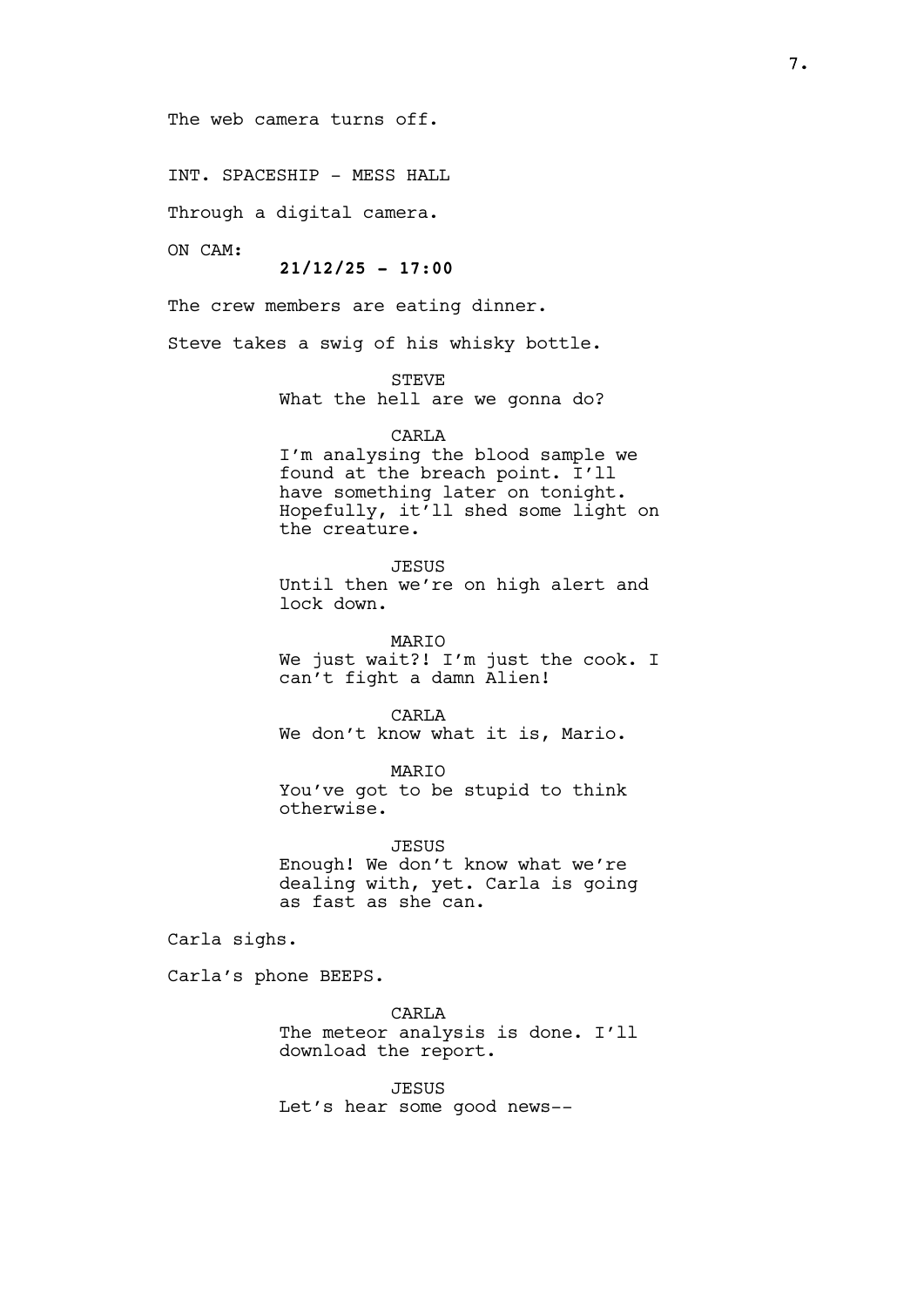**CARLA** How about some more bad news? Carla looks at Jesus, worryingly. CARLA (CONT'D) The meteor's velocity has increased. **STEVE** By how much? The room is silent. **CARLA** Ten fold. **STEVE** What?!!! MARIO DIO SANTO! JESUS Carla. Are you sure? Carla hands her phone to Jesus: CARLA (O.S.) You can see for yourself. Jesus looks at the chart on the phone: CARLA (CONT'D) The meteor was hit by... something... causing it's propulsion to increase, heavily. JESUS Ten times the speed. How long until the missile is ready? CARLA (looks at her phone) It'll be ready in twenty hours-- CRASH! The creature breaks through the ventilation. **STEVE** Jesus Christ!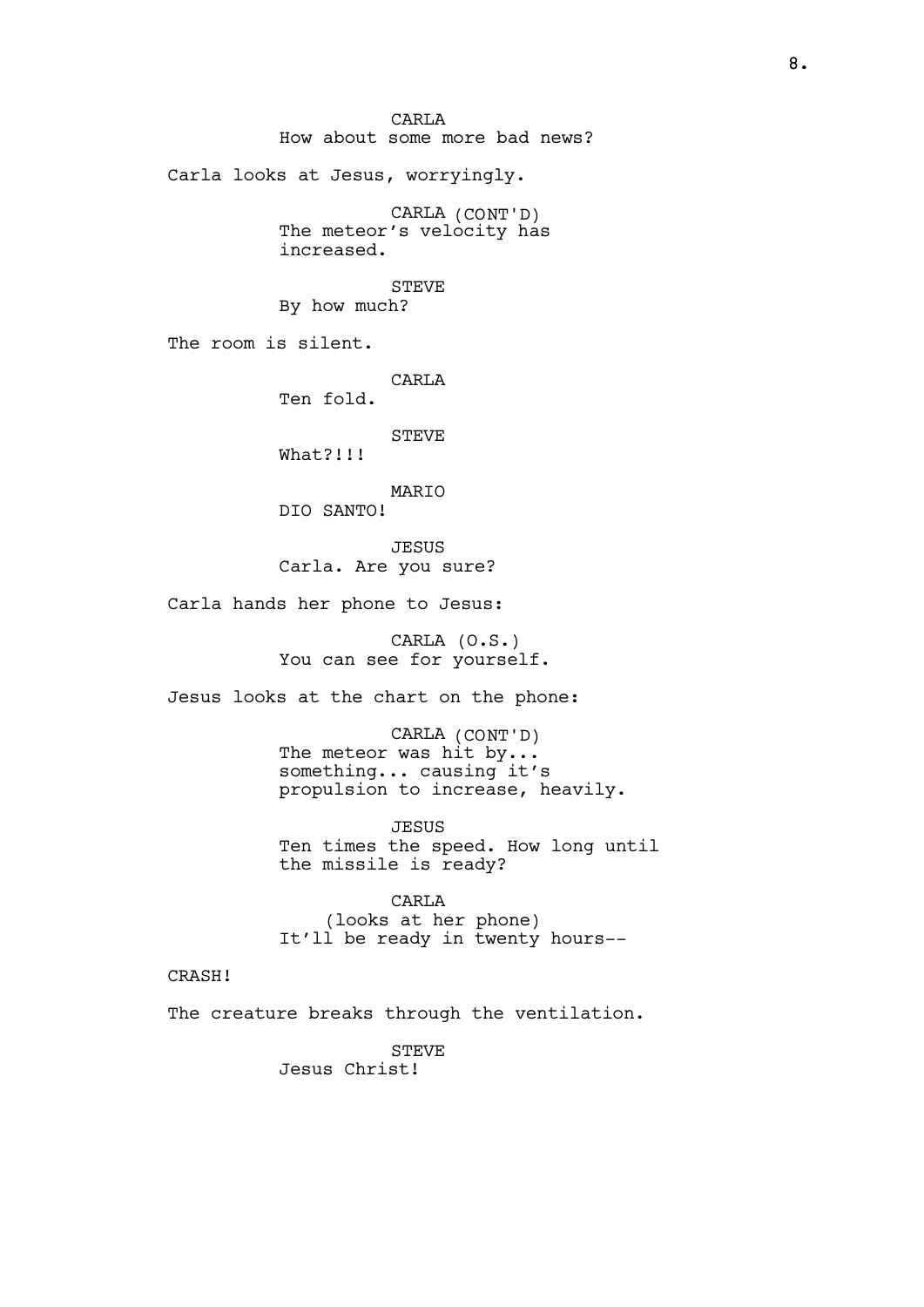(MORE) CARL<sub>A</sub> Everyone out! Mario is frozen still. JESUS Mario! (beat) MARTO!! Jesus unsheathes his pistol and fires at the creature. Mario begins praying in Italian. He looks up at the creature. The creature opens it's mouth and licks it's lips. CARLA RUN!!! FOR GOD SAKES! The creature bites Mario's head off. JESUS Carla. The blood sample. Is it finished being analysed?! Carla checks her phone. The creature is EATING Mario. CARLA It can't be... JESUS Carla! CARLA It's an alien. However, the scan picked up thirty percent of it's DNA makeup is ions. JESUS Hurry up! CARLA Fire! It's skin can be penetrated with fire! The creature turns around to face the group. JESUS Carla, Steve. Go to the lockdown chamber.

9.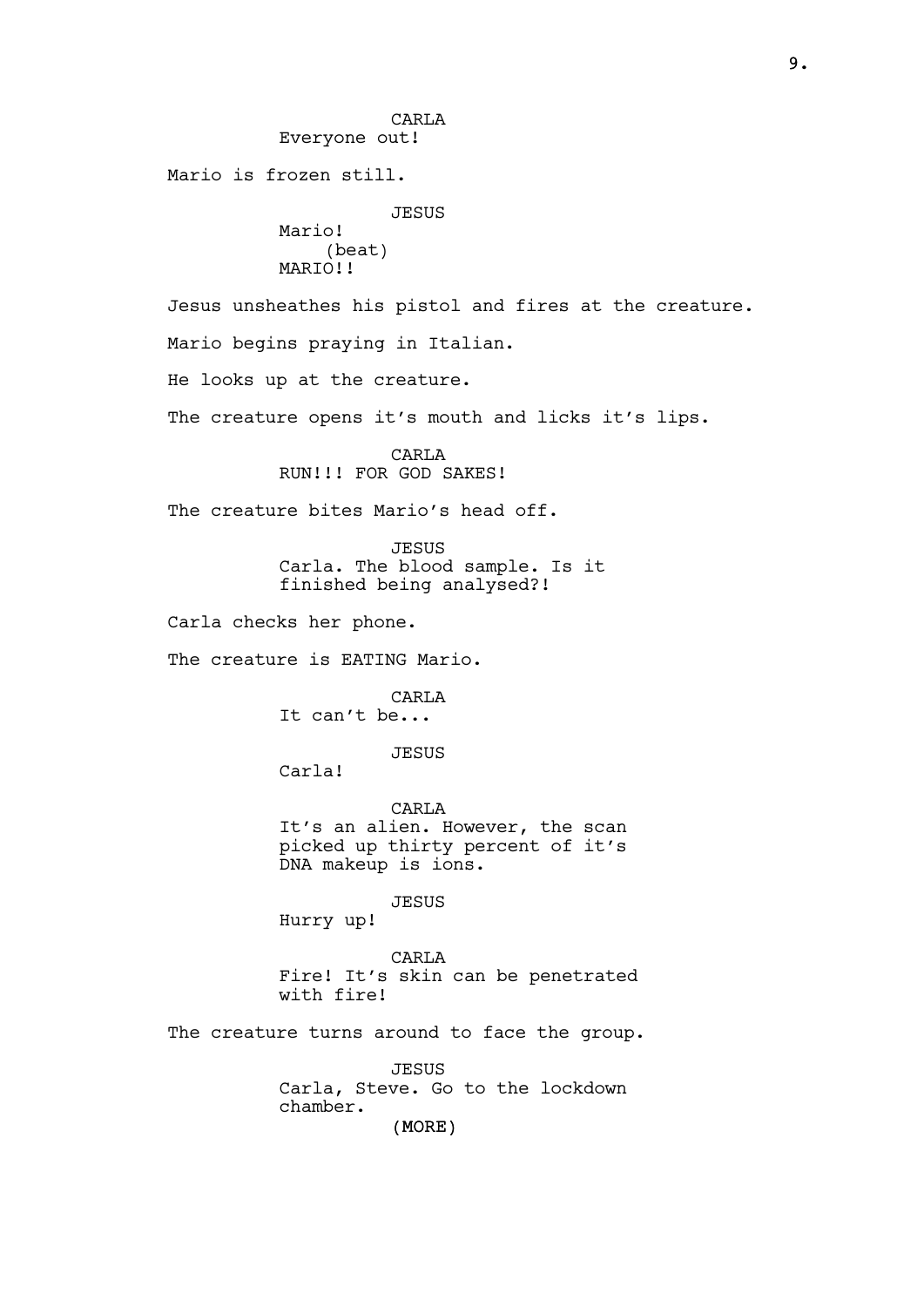Steve races off.

Carla touches Jesus' face.

CARL<sub>A</sub> Kill that son of an alien bitch.

Jesus nods.

Carla exits the mess hall and stands near the door control terminal.

Jimmy places the camera on the table and races off.

The creature launches toward Jesus.

Jesus rolls out of the way.

He looks at Carla.

Carla is crying. She nods.

Jesus nods back.

Carla press the button on the terminal. Lockdown countdown begins.

The intercom COUNTS down.

He spots exposed wires coming out of the ceiling near the ventilation breach.

Jesus searches for the sprinkler.

Finds it.

Jesus grabs the whisky bottle off the table.

Throws it toward the sprinkler.

The creature jumps on the ceiling and positions itself above Jesus.

The whisky bottle gets closer to the sprinkler.

INTERCOM (O.S.)

JESUS Burn in hell, asshole.

Jesus shoots the whisky bottle.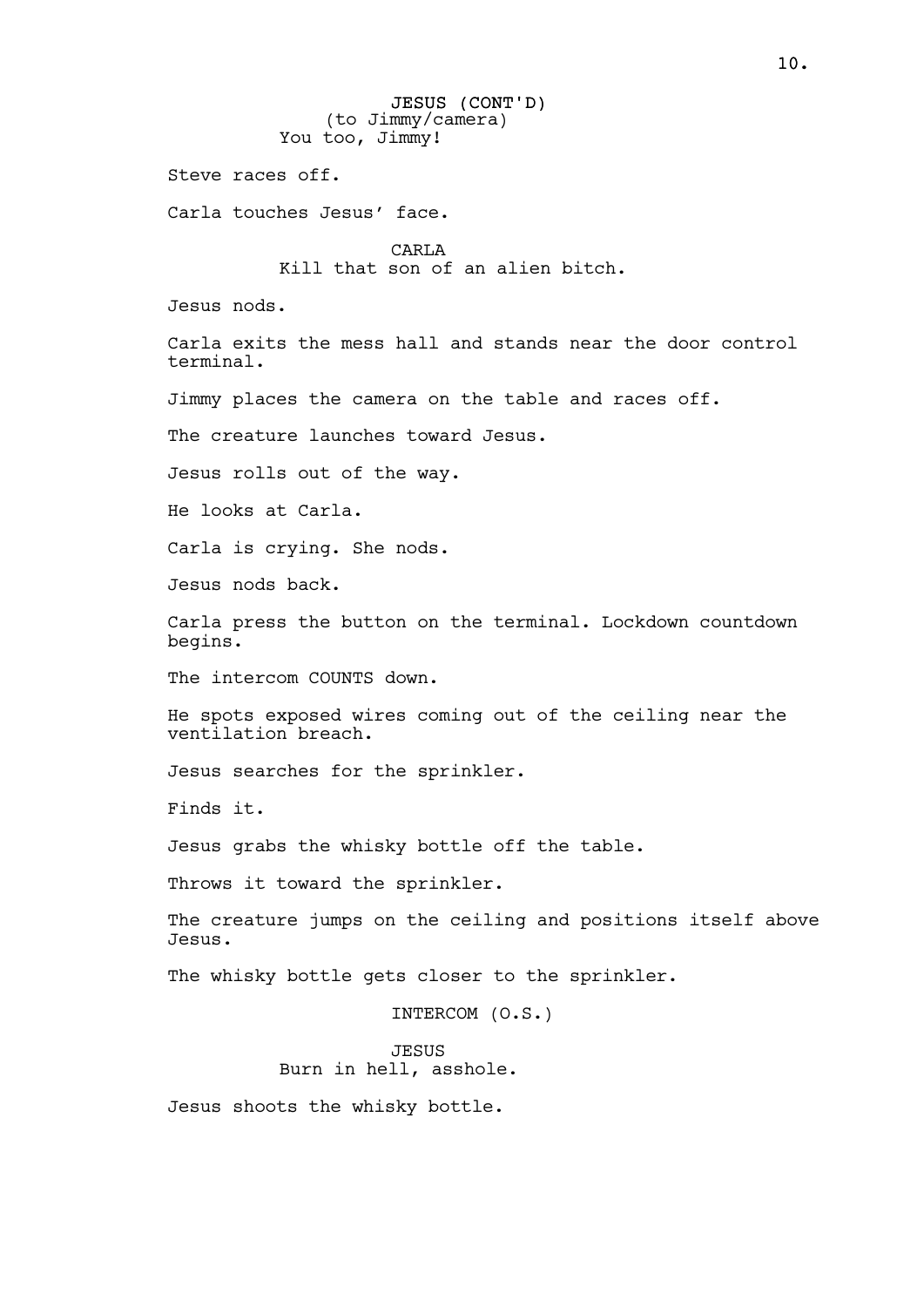It explodes setting of the sprinkler system.

INTERCOM (O.S.)

Jesus fires at the exposed wires.

INTERCOM (O.S.) (CONT'D)

They fall onto the floor and touch the water from the sprinkler causing a spark of electricity.

INTERCOM (O.S.) (CONT'D)

Three..

A FIRE breaks out.

Jesus races out of the room.

INTERCOM (O.S.) (CONT'D)

Two...

The creature leaps toward Jesus.

INTERCOM (O.S.) (CONT'D)

One...

BANG!!!

The digital camera turns off.

INT. SPACESHIP - LAB

The digital camera turns on.

ON CAM:

```
21/12/25 - 18:00
```
Jimmy is looking into the camera.

JIMMY Lucky I backed up the footage to my phone and thank god for my extra cam.

Steve is smoking. He's holding his terminal scanner.

(MORE) CARLA Can we please focus. (to Steve) Steve, I need your help to launch the missile.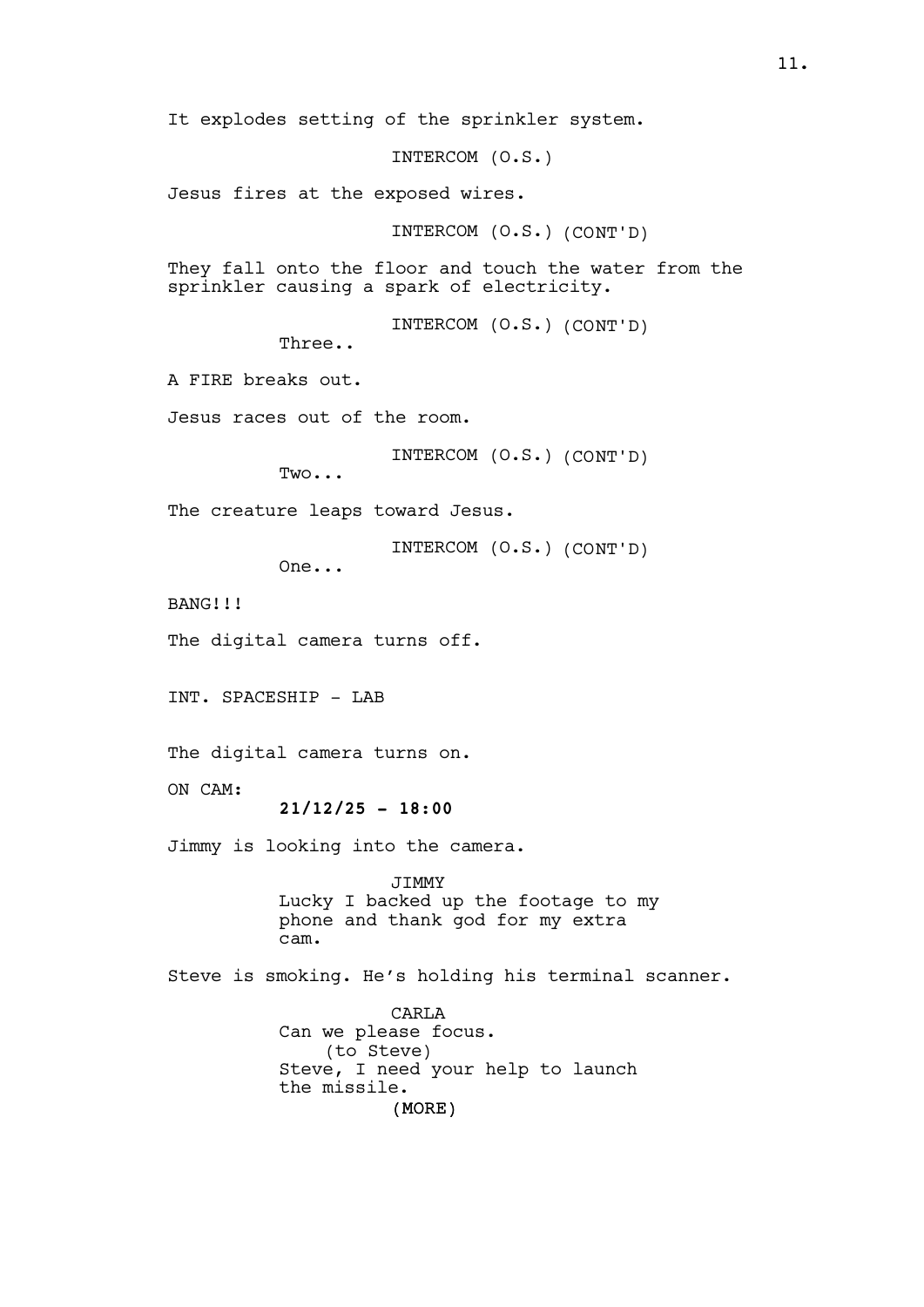CARLA (CONT'D) If we can re-route some of the ships power into the Launch Control unit, we might be able to fire it, now.

Steve walks over to a grid point on the wall of the lab. He begins unscrewing it.

## STEVE You think he survived?

Jimmy sets up the camera on the table.

He walks over to Carla:

JIMMY He liked you, you know? Said you reminded him of home.

Carl looks away for a moment.

Steve takes of the grate covering the grid point.

STEVE

Almost done.

Steve begins using his terminal scanner to redirect the spaceships energy into the Missile Control Unit.

A small SPARK.

STEVE (CONT'D)

Whoa!

**CARLA** What's wrong?

Steve grabs an exposed wire from the grid:

STEVE I need you take you take this wire and connect to the Missile Control Unit.

Carla walks over to the unit and connects the wire.

CARLA

Ouch!

**STEVE** 

Hold still.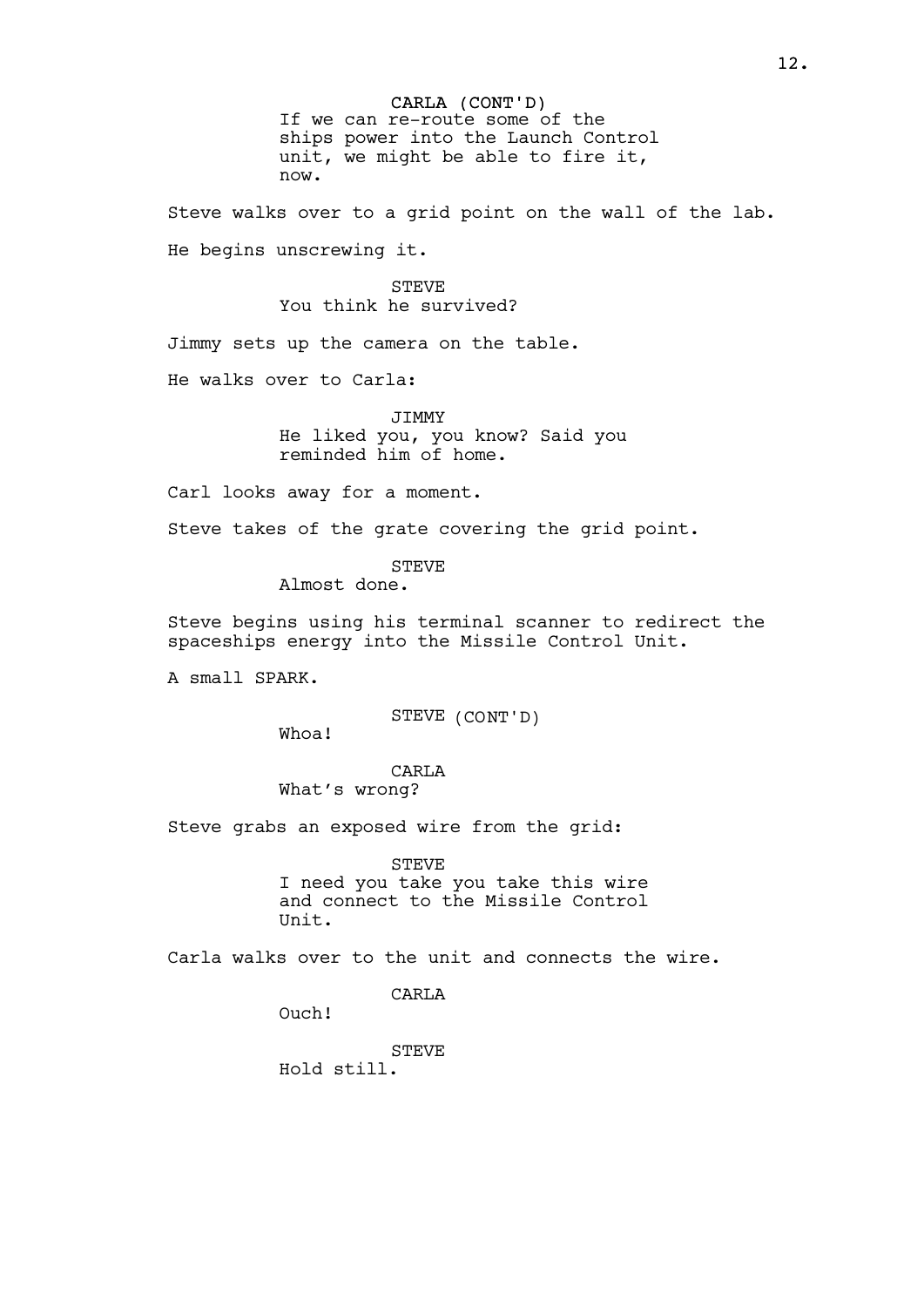**CARLA** I can't! It hurts!

JESUS (O.S.) You never could handle pain, could you?

CARL<sub>A</sub>

Steve laughs:

STEVE You're a tough mother fucker ain't ya?

JIMMY How?? Did you kill it?

Jesus smiles and nods.

Jesus!

JESUS Let's get this missile launched.

Jesus walks over to the Carla and connects the wire to the Missile Control Unit.

Jesus SCREAMS in pain.

His body shaking from the electricity.

The Missile Control Unit lights up.

INSERT: "100%"

BACK TO SCENE.

STEVE You did it, Captain.

Jesus drops to his knee, exhausted.

JESUS After you, Doctor.

Carla smiles.

CARLA Missile preparing for launch. (beat) Five... four...

Steve smiles at Jesus, smoking.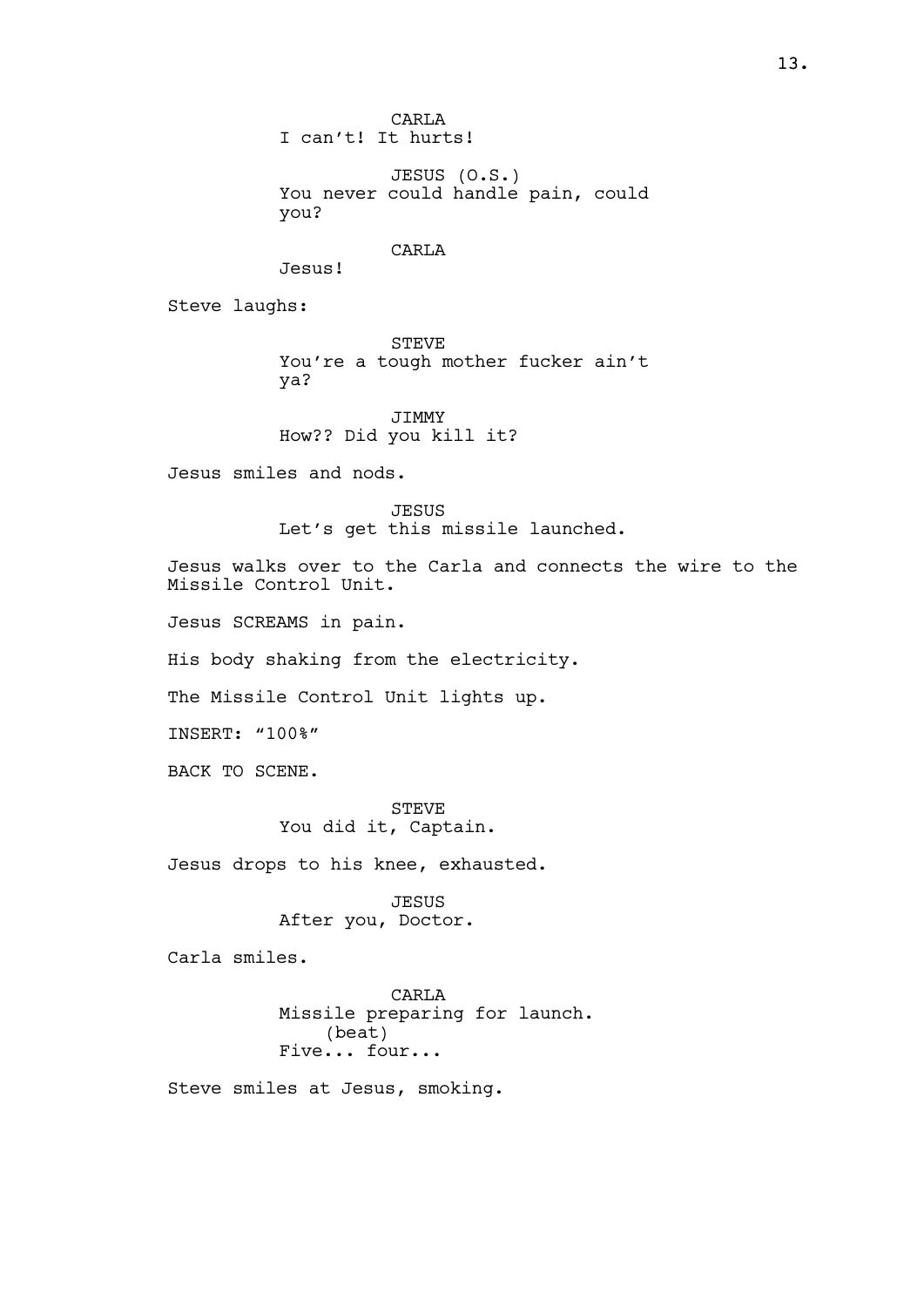```
CARLA (O.S.) (CONT'D)
          Three...
Jimmy gives a thumbs up to the camera.
                     CARLA (O.S.) (CONT'D)
          Two...
Jesus smiles at Carla.
                   CARLA (O.S.) (CONT'D)
          One...
CRASH!
The creature smashes through the lab entrance door.
The door flies into the Missile Control Unit.
The power turns off.
Smoke fills the room.
Male SCREAM.
                     CARLA (CONT'D)
          No, no, no! NO!
                     JESUS
          Carla?! Are you okay?
The smoke clears.
                     CARLA
          I'm fine! Is everyone aright?
                     JESUS
          Steve!
Jesus looks around for Steve:
                     JESUS (CONT'D)
          STEVE!
                     CARLA
          Motherfucker?! Steve!
                     STEVE (O.S.)
          Why the hell are you screaming for?
Carla smiles.
She notices something behind Steve.
```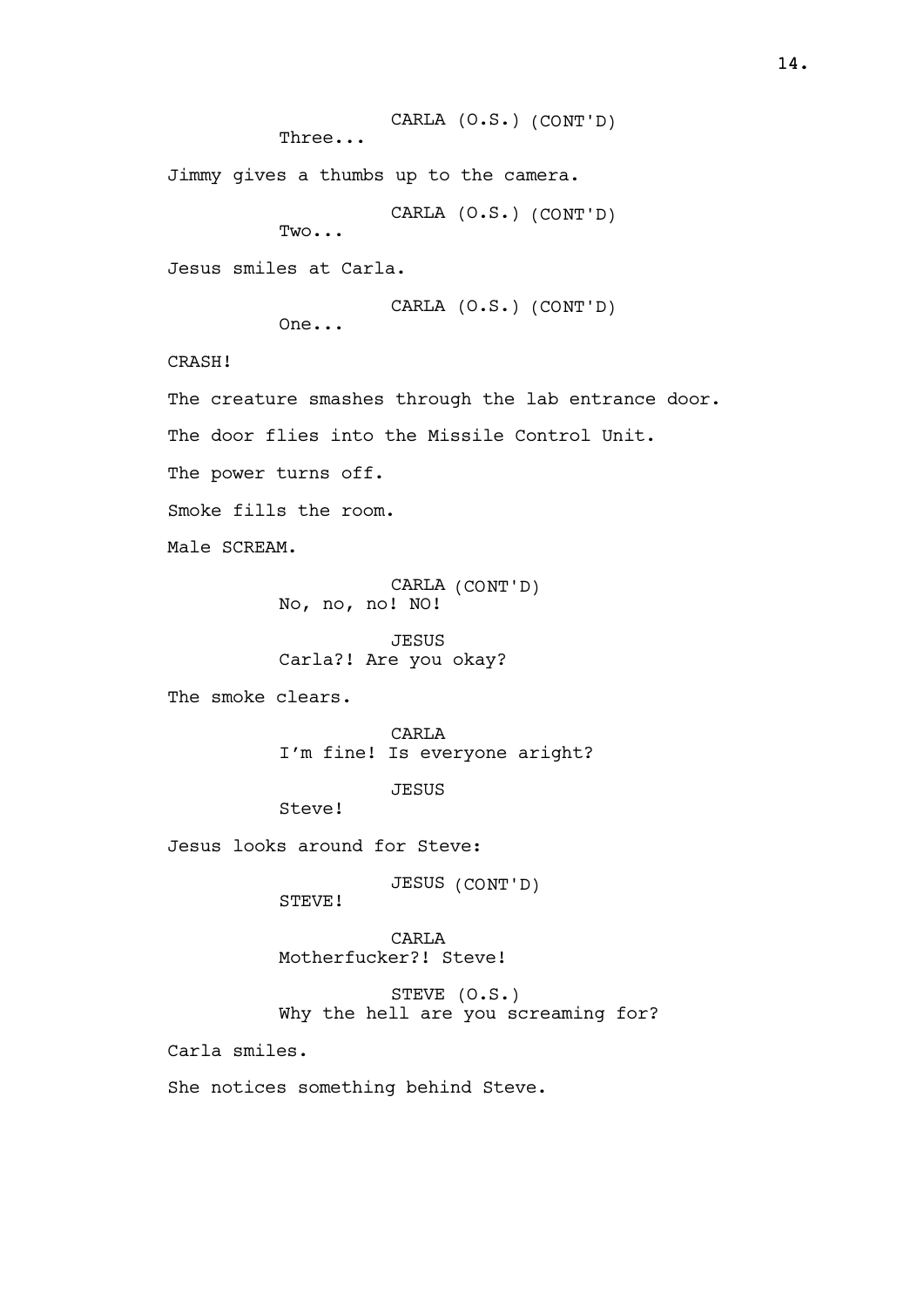CARL<sub>A</sub> Steve, turn around... Steve! TURN AROUND!

The creature is towering behind Steve.

Steve turns around, slowly.

The creature howls. Steve's face wobbles.

The creature swipes Steve's head clean off.

JESUS

STEVE!

Jesus pulls out his pistol and fires at the creature.

The creature YELLS.

JESUS (CONT'D) Carla, grab Jimmy, rearm the missile and get to the emergency pod.

Carla is crying...

She leans in and passionately kisses Jesus.

Carla picks up Jimmy and runs off.

JESUS (CONT'D) Come on you bastard. It's just you and me, now.

Jesus spots a rifle on the ground.

He races over and picks it up.

The creature launches itself toward Jesus.

Jesus fires the rifle.

The bullets hurt the creature knocking it off course.

INTERCOM (O.S.) Missile Launch in twenty seconds...

INT. SPACESHIP - CONTROL ROOM

Through a surveillance camera.

Carla with her hands on the computer keyboard is looking up, proud of her achievement - she activated the missile launch.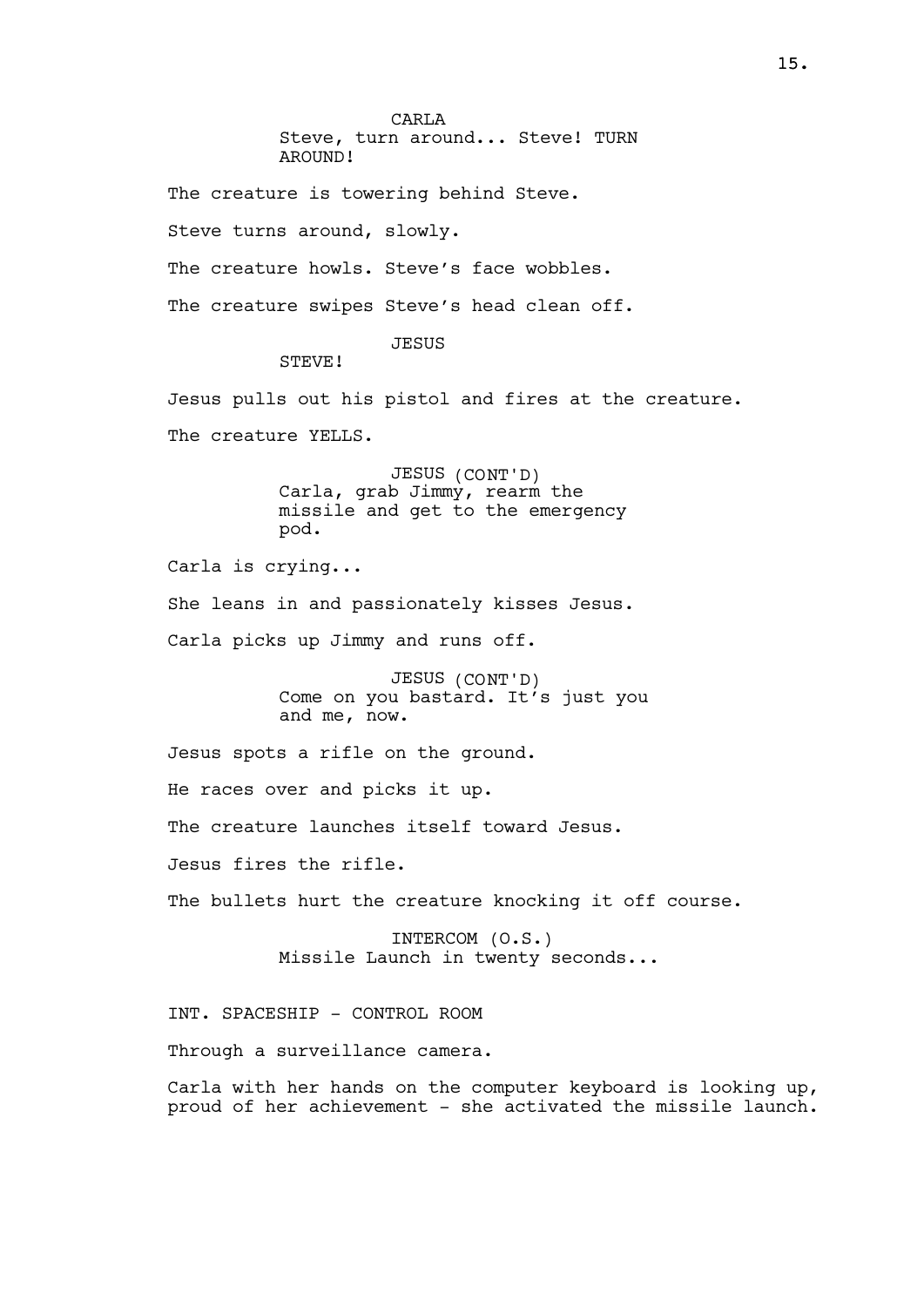Jimmy is passed out on the computer chair. Carla continues typing. Stops and looks at the Emergency Pod room door. The door opens.

INT. EMERGENCY POD

Through a surveillance camera.

Carla enters carrying Jimmy.

She puts him into the passenger seat and buckles him up.

Carla takes her seat and buckles up.

She goes to press the "Launch" button.

Carla hesitates... before pushing the button.

INTERCOM (O.S.) EMERGENCY SEQUENCE ACTIVATED... Ten...

INT. SPACESHIP - LAB

Through the digital camera on the table that Jimmy left earlier.

The creature is trying to sniff out Jesus.

The creature walks past a desk.

Jesus is hiding under it.

INTERCOM (O.S.)

NINE...

Jesus stands up and fires at the creature before ducking back down.

INTERCOM (O.S.) (CONT'D)

EIGHT...

The creature YELLS.

It races toward the Control Room.

INTERCOM (O.S.) (CONT'D)

SEVEN...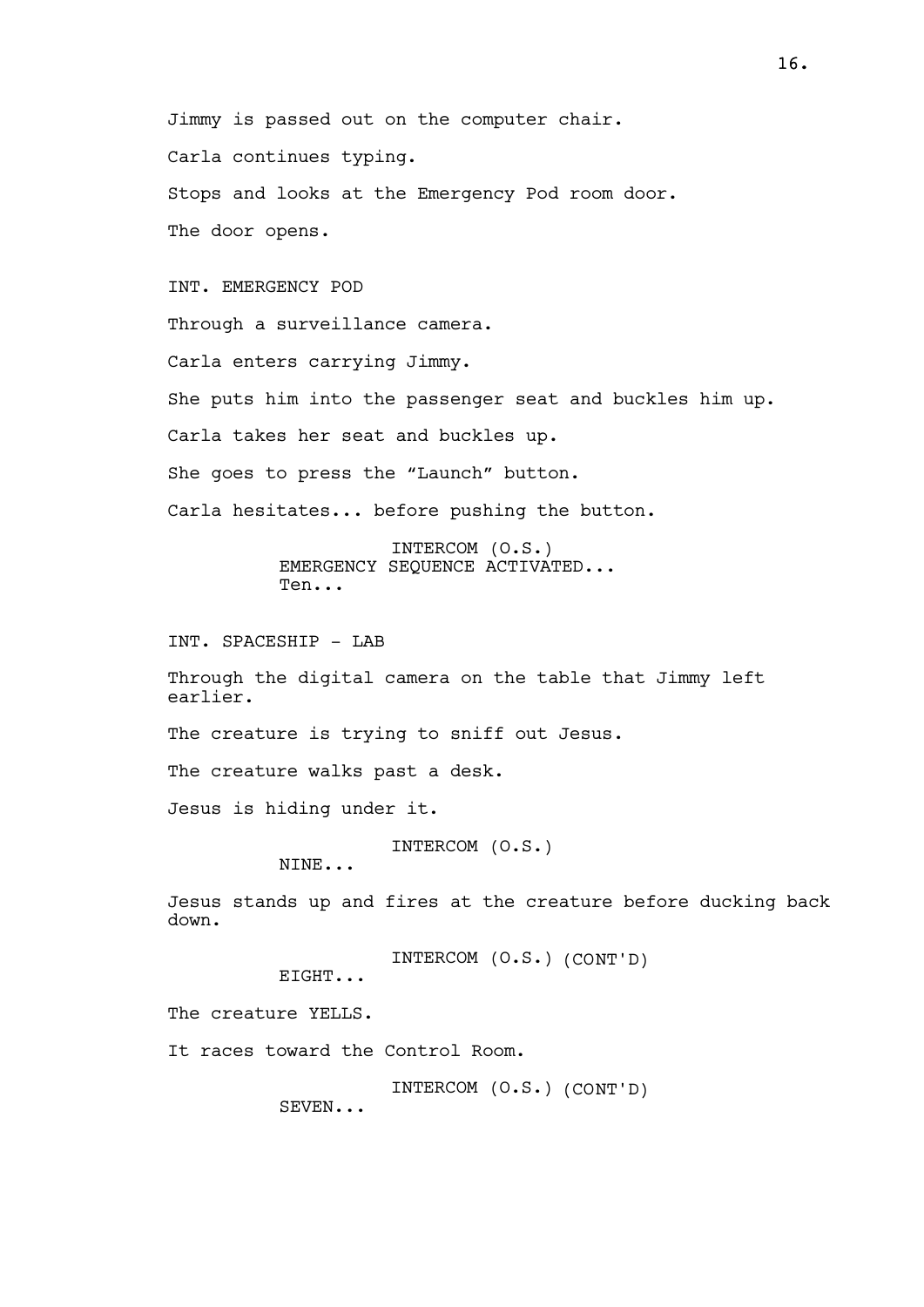Jesus stands and chases after it.

INT. EMERGENCY POD

Through a surveillance camera.

Carla is holding tight.

She begins crying.

INTERCOM (O.S.)

SIX...

INT. SPACESHIP - CONTROL ROOM

Through a surveillance camera.

The creature violently gallops toward the Emergency Pod room.

INTERCOM (O.S.)

FIVE...

Just before the creature can make it into the Escape Pod room, it's hit with bullets.

Jesus is pointing rifle at the creature.

INTERCOM (O.S.) (CONT'D)

FOUR...

The creature launches itself at Jesus.

The creature stabs Jesus through the gut with a claw.

Jesus SCREAMS in pain.

INTERCOM (O.S.) (CONT'D)

THREE...

He holds onto the creature.

The creature charges toward the Escape Pod room.

INT. EMERGENCY POD

Through a surveillance camera.

INTERCOM (O.S.)

ONE...

The pod begins to SHAKE.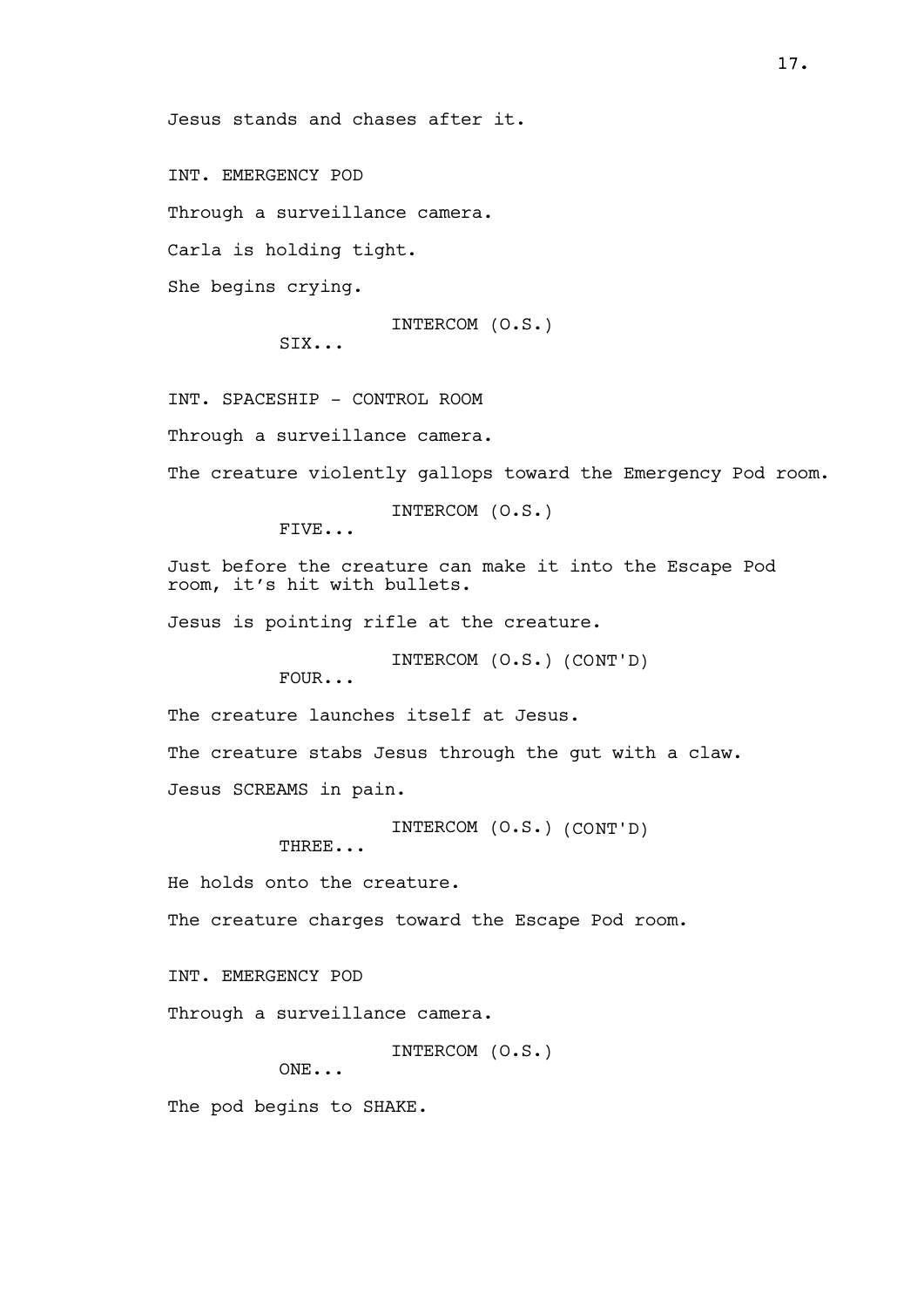It slowly takes off.

INT. SPACESHIP - CONTROL ROOM Through a surveillance camera. Jesus can see the Escape Pod out the window. Jesus begins laughing.

JESUS

YES!

TWO...

He continuous to laugh.

INTERCOM (O.S.)

The creature violently slams Jesus on the ground. Jesus continues to laugh.

INTERCOM (CONT'D)

ONE...

The missile exits the launcher.

Jesus points his gun at the missile.

Aims down the sights.

FIRES!

The bullet flies through the window of the spaceship.

It flies into a small hole in the missile frame.

JESUS You lose, motherfucker.

BANG!

Flames ERUPT engulfing Jesus, the creature and the spaceship.

EXT. OUTER SPACE

Through a satellite camera.

The meteor is very close to the spaceship.

The spaceship explodes. The blast is so big it blows up the meteor.